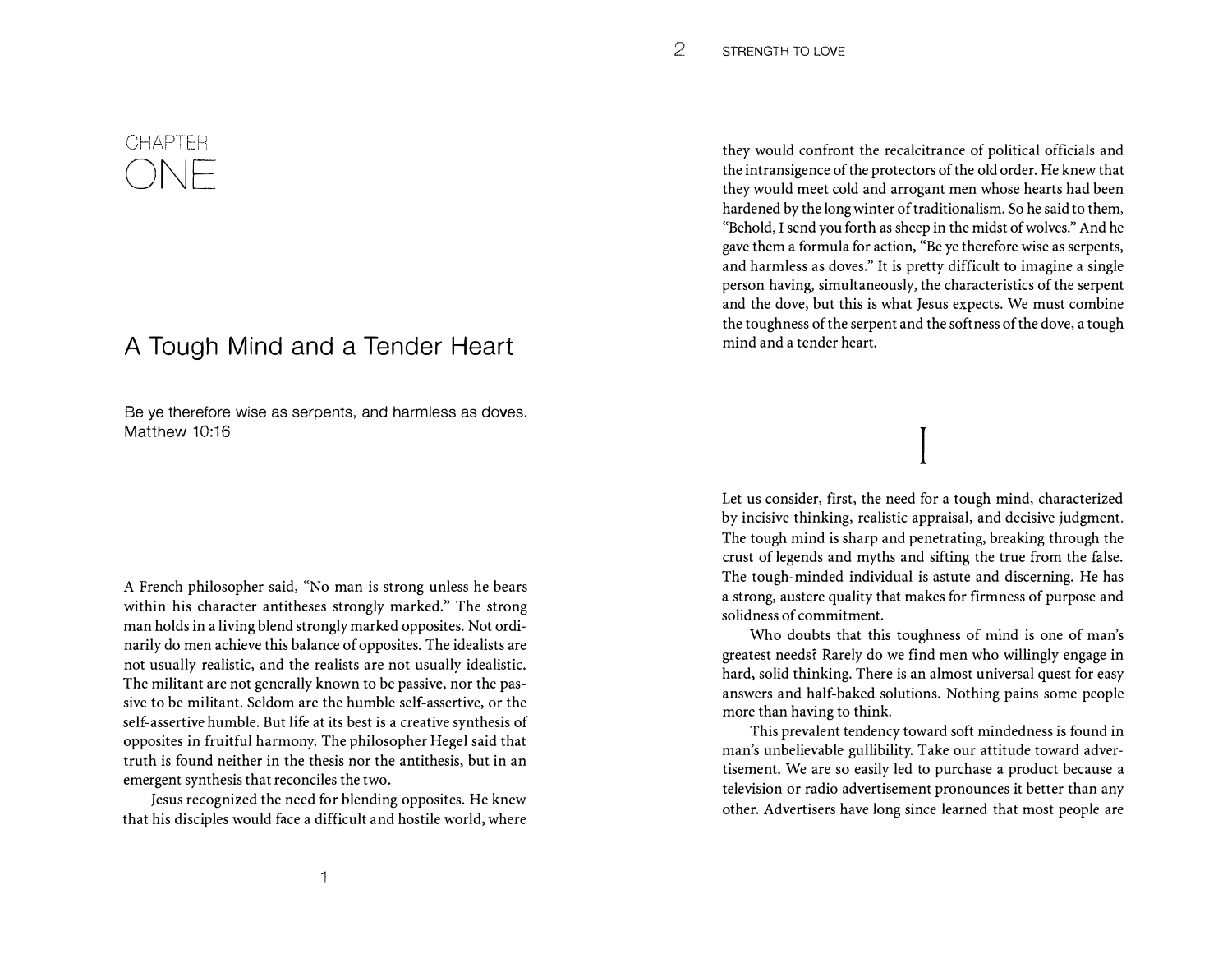soft minded, and they capitalize on this susceptibility with skillful and effective slogans.

This undue gullibility is also seen in the tendency of many readers to accept the printed word of the press as final truth. Few people realize that even our authentic channels of informationthe press, the platform, and in many instances the pulpit-do not give us objective and unbiased truth. Few people have the toughness of mind to judge critically and to discern the true from the false, the fact from the fiction. Our minds are constantly being invaded by legions of half-truths, prejudices, and false facts. One of the great needs of mankind is to be lifted above the morass of false propaganda.

Soft-minded individuals are prone to embrace all kinds of superstitions. Their minds are constantly invaded by irrational fears, which range from fear of Friday the thirteenth to fear of a black cat crossing one's path. As the elevator made its upward climb in one of the large hotels of New York City, I noticed for the first time that there was no thirteenth floor-floor fourteen followed floor twelve. On inquiring from the elevator operator the reason for this omission, he said, "This practice is followed by most large hotels because of the fear of numerous people to stay on a thirteenth floor." Then he added, "The real foolishness of the fear is to be found in the fact that the fourteenth floor is actually the thirteenth." Such fears leave the soft mind haggard by day and haunted by night.

The soft-minded man always fears change. He feels security in the status quo, and he has an almost morbid fear of the new. For him, the greatest pain is the pain of a new idea. An elderly segregationist in the South is reported to have said, "I have come to see now that desegregation is inevitable. But I pray God that it will not take place until after I die." The soft-minded person always wants to freeze the moment and hold life in the gripping yoke of sameness.

Soft mindedness often invades religion. This is why religion has sometimes rejected new truth with a dogmatic passion.

Through edicts and bulls, inquisitions and excommunications, the church has attempted to prorogue truth and place an impenetrable stone wall in the path of the truth-seeker. The historicalphilological criticism of the Bible is considered by the soft minded as blasphemous, and reason is often looked upon as the exercise of a corrupt faculty. Soft-minded persons have revised the Beatitudes to read, "Blessed are the pure in ignorance: for they shall see God."

This has also led to a widespread belief that there is a conflict between science and religion. But this is not true. There may be a conflict between soft-minded religionists and tough-minded scientists, but not between science and religion. Their respective worlds are different and their methods are dissimilar. Science investigates; religion interprets. Science gives man knowledge that is power; religion gives man wisdom that is control. Science deals mainly with facts; religion deals mainly with values. The two are not rivals. They are complementary. Science keeps religion from sinking into the valley of crippling irrationalism and paralyzing obscurantism. Religion prevents science from falling into the marsh of obsolete materialism and moral nihilism.

We do not need to look far to detect the dangers of soft mindedness. Dictators, capitalizing on soft mindedness, have led men to acts of barbarity and terror that are unthinkable in civilized society. Adolf Hitler realized that soft mindedness was so prevalent among his followers that he said, "I use emotion for the many and reserve reason for the few." In *Mein Kampfhe* asserted:

By means of shrewd lies, unremittingly repeated, it is possible to make people believe that heaven is hell-and hell, heaven.... The greater the lie, the more readily will it be believed.

Soft mindedness is one of the basic causes of race prejudice. The tough-minded person always examines the facts before he reaches conclusions; in short, he postjudges. The tender-minded person reaches a conclusion before he has examined the first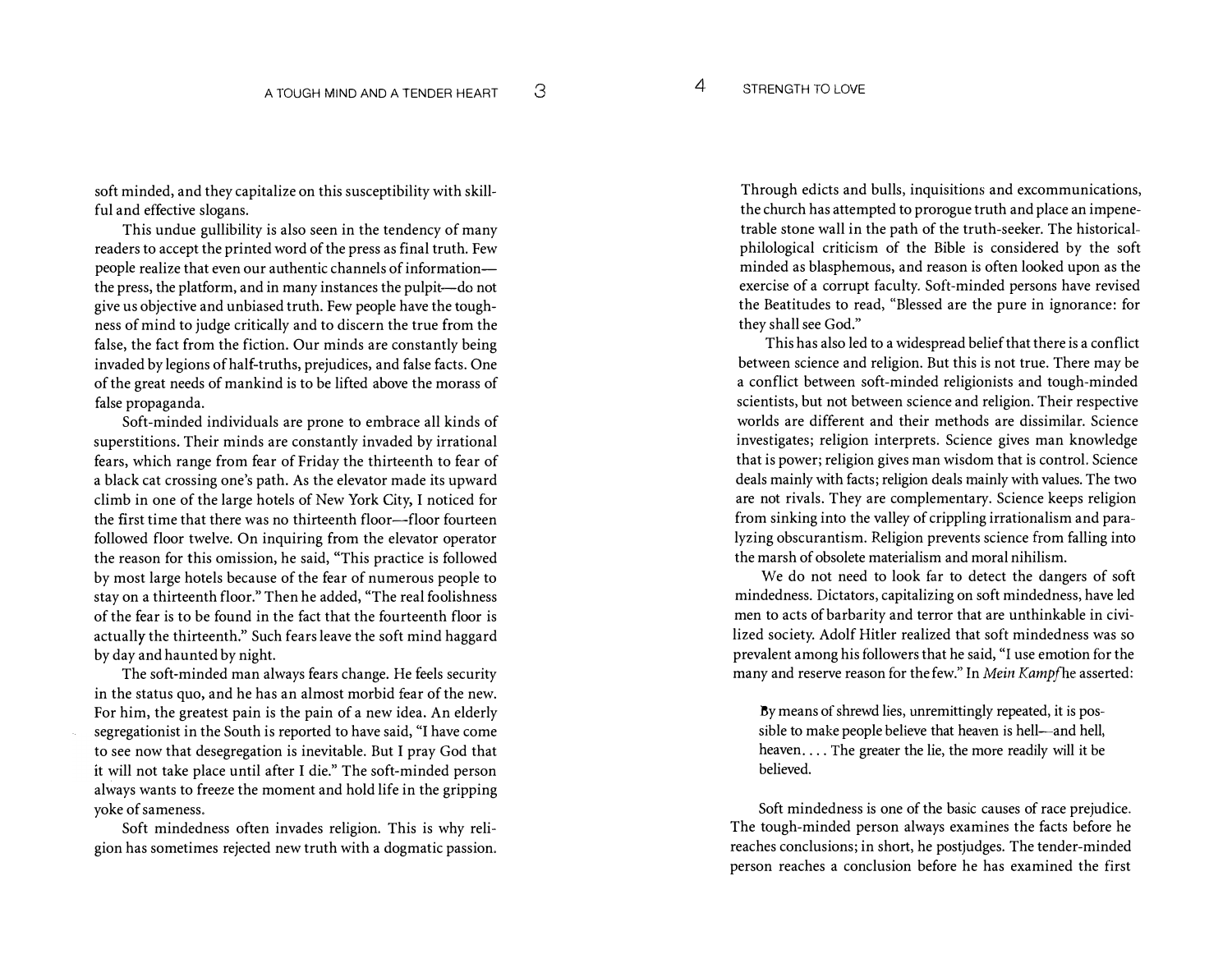5 6 STRENGTH TO LOVE

fact; in short, he prejudges and is prejudiced. Race prejudice is based on groundless fears, suspicions, and misunderstandings. There are those who are sufficiently soft minded to believe in the superiority of the white race and the inferiority of the Negro race in spite of the tough-minded research of anthropologists who reveal the falsity of such a notion. There are soft-minded persons who argue that racial segregation should be perpetuated because Negroes lag behind in academic, health, and moral standards. They are not tough minded enough to realize that lagging standards are the result of segregation and discrimination. They do not recognize that it is rationally unsound and sociologically untenable to use the traffic effects of segregation as an argument for its continuation. Too many politicians in the South recognize this disease of soft mindedness that engulfs their constituency. With insidious zeal, they make inflammatory statements and disseminate distortions and half-truths that arouse abnormal fears and morbid antipathies within the minds of uneducated and underprivileged whites, leaving them so confused that they are led to acts of meanness and violence that no normal person commits.

There is little hope for us until we become tough minded enough to break loose from the shackles of prejudice, half-truths, and downright ignorance. The shape of the world today does not permit us the luxury of soft mindedness. A nation or a civilization that continues to produce soft-minded men purchases its own spiritual death on an installment plan.

# II

But we must not stop with the cultivation of a tough mind. The gospel also demands a tender heart. Tough mindedness without tenderheartedness is cold and detached, leaving one's life in a

perpetual winter devoid of the warmth of spring and the gentle heat of summer. What is more tragic than to see a person who has risen to the disciplined heights of tough mindedness but has at the same time sunk to the passionless depths of hardheartedness?

The hardhearted person never truly loves. He engages in a crass utilitarianism that values other people mainly according to their usefulness to him. He never experiences the beauty of friendship, because he is too cold to feel affection for another and is too self-centered to share another's joy and sorrow. He is an isolated island. No outpouring of love links him with the mainland of humanity.

The hardhearted person lacks the capacity for genuine compassion. He is unmoved by the pains and afflictions of his brothers. He passes unfortunate men every day, but he never really sees them. He gives dollars to a worthwhile charity, but he gives not of his spirit.

The hardhearted individual never sees people as people, but rather as mere objects or as impersonal cogs in an ever-turning wheel. In the vast wheel of industry, he sees men as hands. In the massive wheel of big city life, he sees men as digits in a multitude. In the deadly wheel of army life, he sees men as numbers in a regiment. He depersonalizes life.

Jesus frequently illustrated the characteristics of the hardhearted. The rich fool was condemned not because he was not tough minded, but rather because he was not tenderhearted. Life for him was a mirror in which he saw only himself, and not a window through which he saw other selves. Dives went to hell not because he was wealthy, but because he was not tenderhearted enough to see Lazarus and because he made no attempt to bridge the gulf between himself and his brother.

Jesus reminds us that the good life combines the toughness of the serpent and the tenderness of the dove. To have serpentlike qualities devoid of dovelike qualities is to be passionless, mean, and selfish. To have dovelike without serpentlike qualities is to be sentimental, anemic, and aimless. We must combine strongly marked antitheses.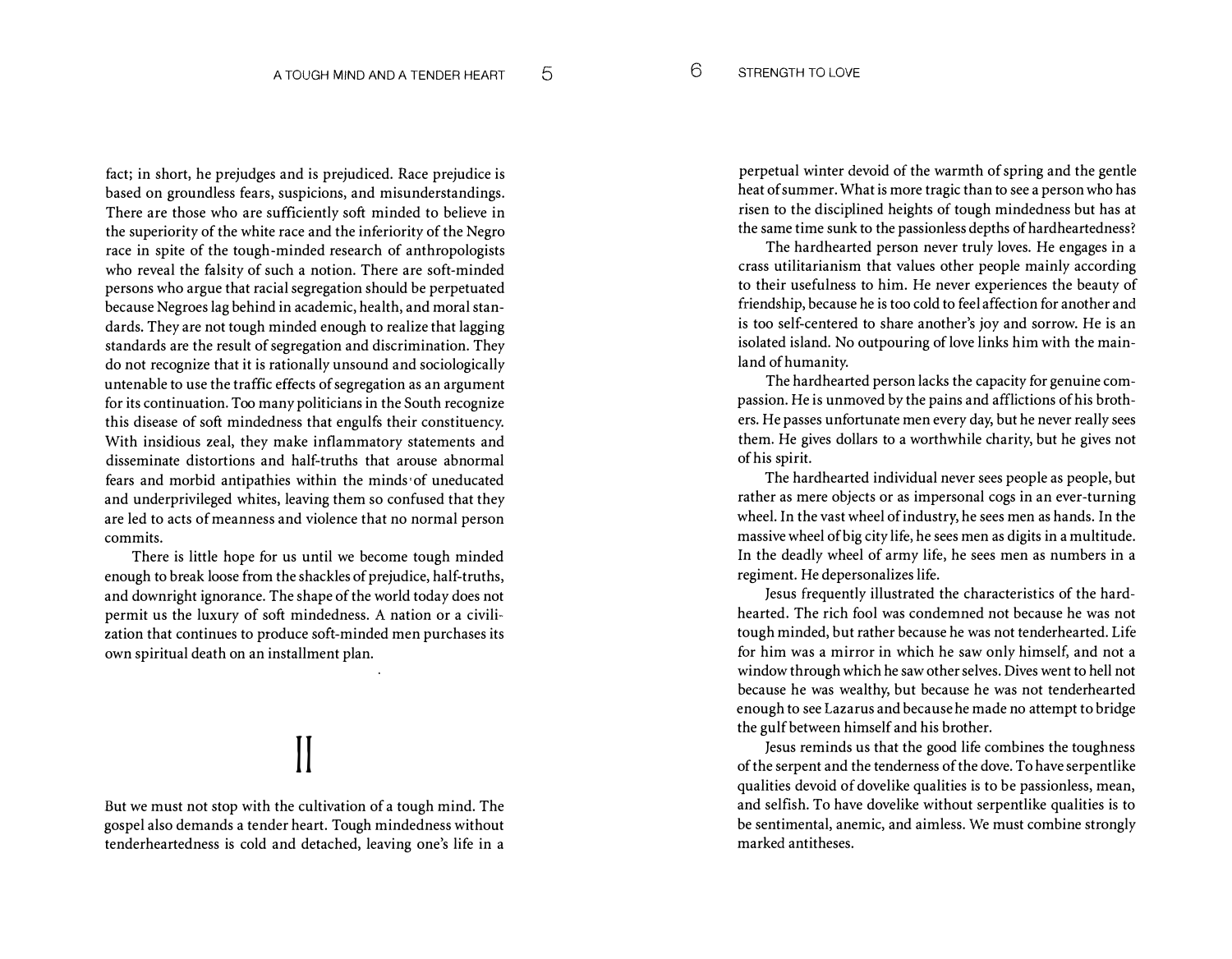7

We as Negroes must bring together tough mindedness and tenderheartedness, if we are to move creatively toward the goal of freedom and justice. Soft-minded individuals among us feel that the only way to deal with oppression is by adjusting to it. They acquiesce and resign themselves to segregation. They prefer to remain oppressed. When Moses led the children of Israel from the slavery of Egypt to the freedom of the Promised Land, he discovered that slaves do not always welcome their deliverers. They would rather bear those ills they have, as Shakespeare pointed out, than flee to others that they know not of. They prefer the "fleshpots of Egypt" to the ordeals of emancipation. But this is not the way out. Soft-minded acquiescence is cowardly. My friends, we cannot win the respect of the white people of the South or elsewhere if we are willing to trade the future of our children for our personal safety and comfort. Moreover, we must learn that passively to accept an unjust system is to cooperate with that system, and thereby to become a participant in its evil.

And there are hardhearted and bitter individuals among us who would combat the opponent with physical violence and corroding hatred. Violence brings only temporary victories; violence, by creating many more social problems than it solves, never brings permanent peace. I am convinced that if we succumb to the temptation to use violence in our struggle for freedom, unborn generations will be the recipients of a long and desolate night of bitterness, and our chief legacy to them will be a never-ending reign of chaos. A Voice, echoing through the corridors of time, says to every intemperate Peter, "Put up thy sword." History is cluttered with the wreckage of nations that failed to follow Christ's command.

### III

A third way is open to our quest for freedom, namely nonviolent resistance, which combines tough mindedness and tenderheartedness and avoids the complacency and do-nothingness of the soft minded and the violence and bitterness of the hardhearted. My belief is that this method must guide our action in the present crisis in race relations. Through nonviolent resistance we shall be able to oppose the unjust system and at the same time love the perpetrators of the system. We must work passionately and unrelentingly for full stature as citizens, but may it never be said, my friends, that to gain it we used the inferior methods of falsehood, malice, hate, and violence.

I would not conclude without applying the meaning of the text to the nature of God. The greatness of our God lies in the fact that he is both tough minded and tenderhearted. He has qualities both of austerity and of gentleness. The Bible, always clear in stressing both attributes of God, expresses his tough mindedness in his justice and wrath and his tenderheartedness in his love and grace. God has two outstretched arms. One is strong enough to surround us with justice, and one is gentle enough to embrace us with grace. On the one hand, God is a God of justice who punished Israel for her wayward deeds, and on the other hand, he is a forgiving father whose heart was filled with unutterable joy when the prodigal son returned home.

I am thankful that we worship a God who is both tough minded and tenderhearted. If God were only tough minded, he would be a cold, passionless despot sitting in some far-off heaven "contemplating all," as Tennyson puts it in "The Palace of Art." He would be Aristotle's "unmoved mover," self-knowing but not other-loving. But if God were only tenderhearted, he would be too soft and sentimental to function when things go wrong and incapable of controlling what he has made. He would be like H. G. Wells's loveable God in *God, the Invisible King,* who is strongly